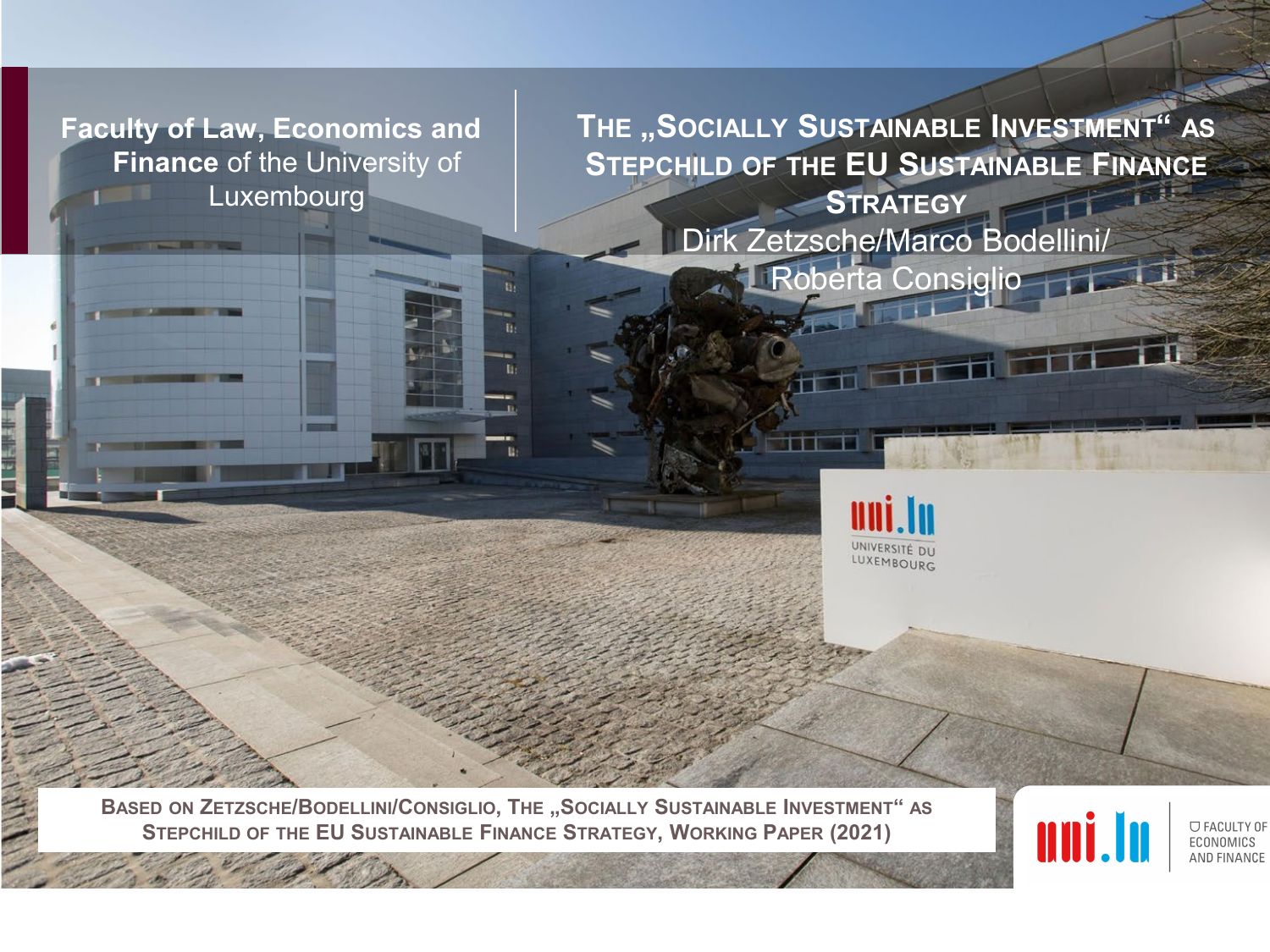#### **EU Sustainable Finance: Legal Pillars**



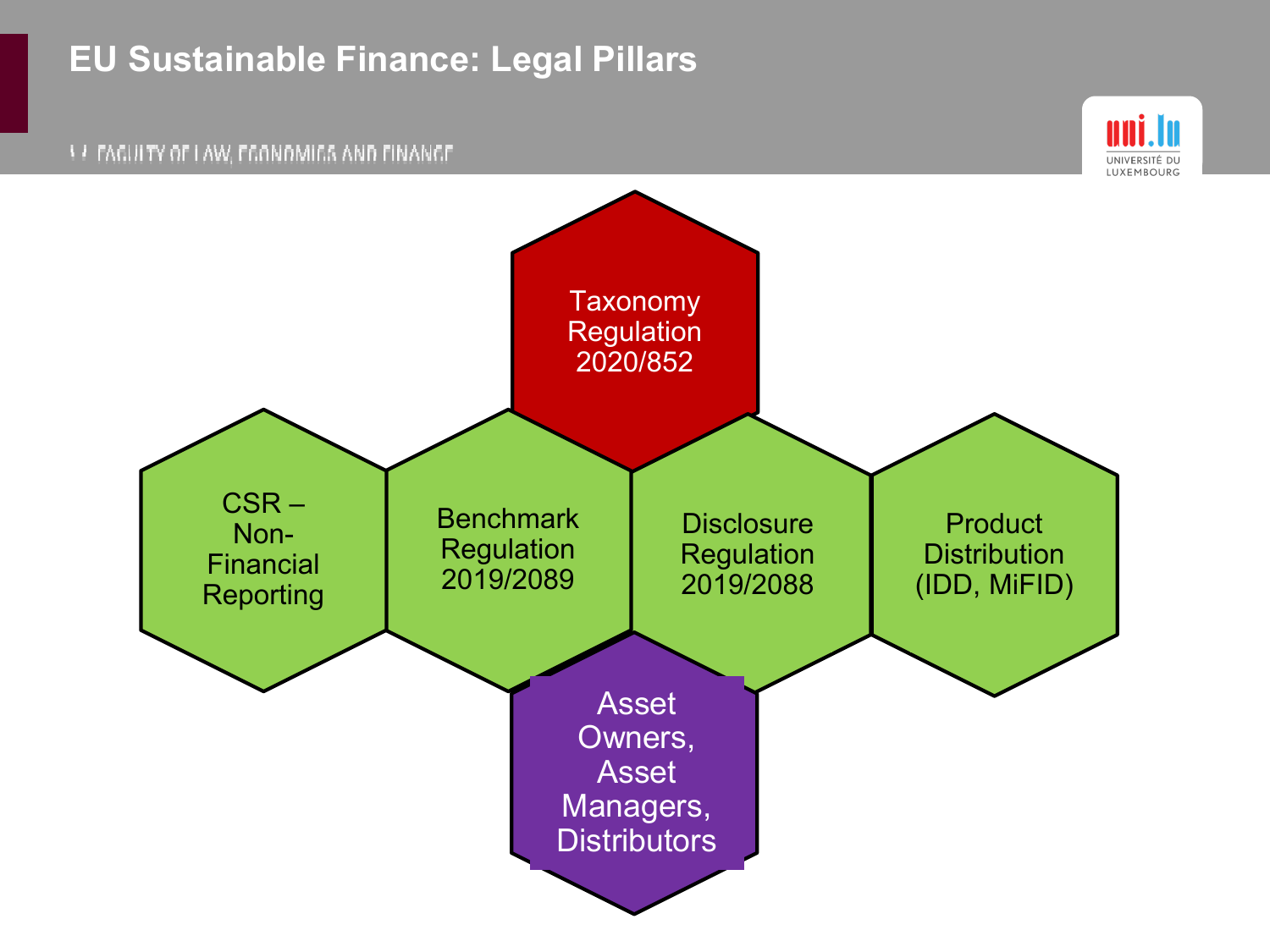

- EC defines sustainable investments as "ESG"
- Analysis: "S" and "G" dimension in EU SF Finance Strategy?
- Inquiry: steps to enhance "S" and "G"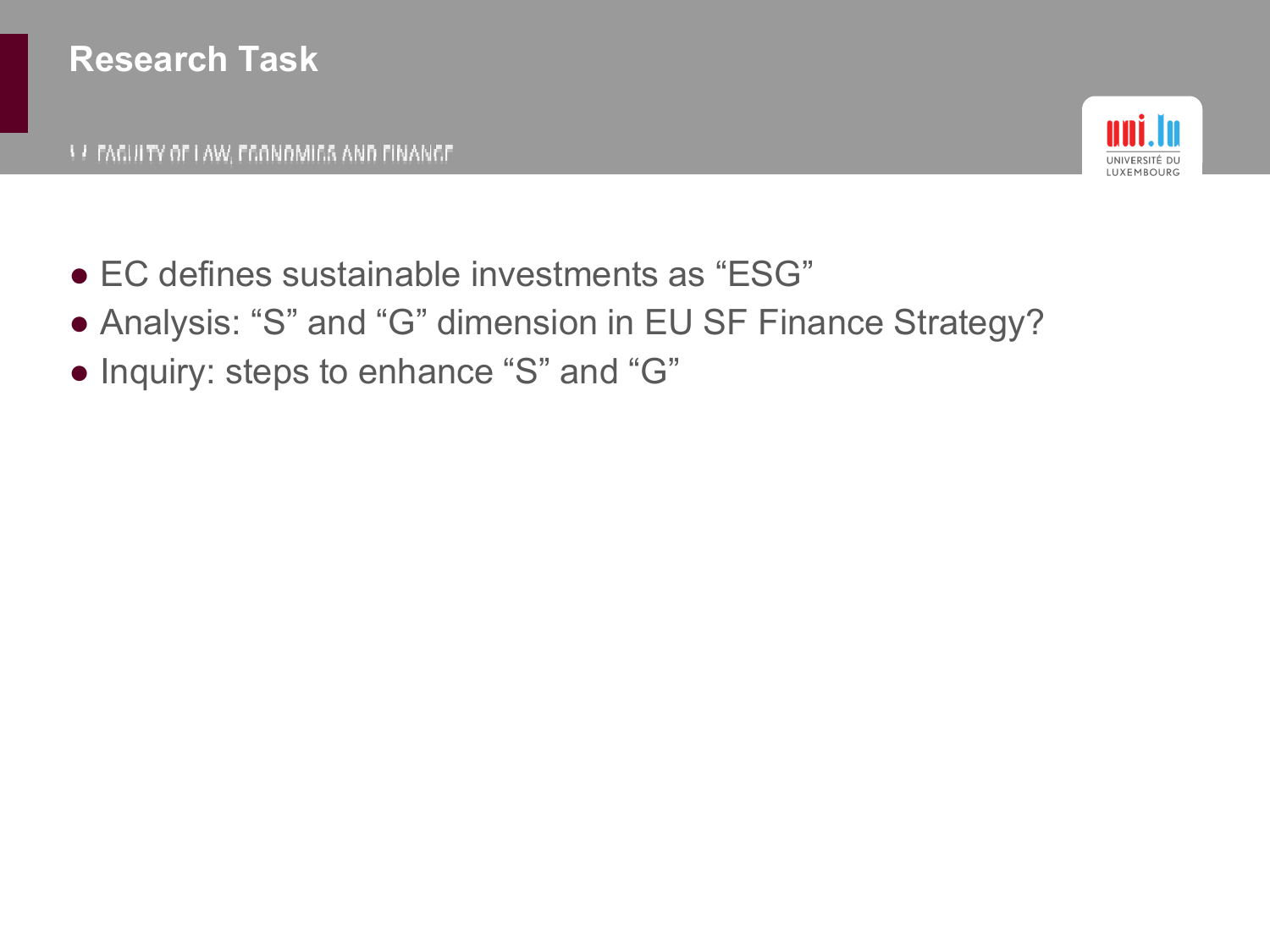

- I. Introduction (+)
- II. The ESG Dimension on the EU Sustainable Finance Strategy
- III. Finding the « S » in ESG: Existing Frameworks
- IV. Policy Considerations
- V. Conclusion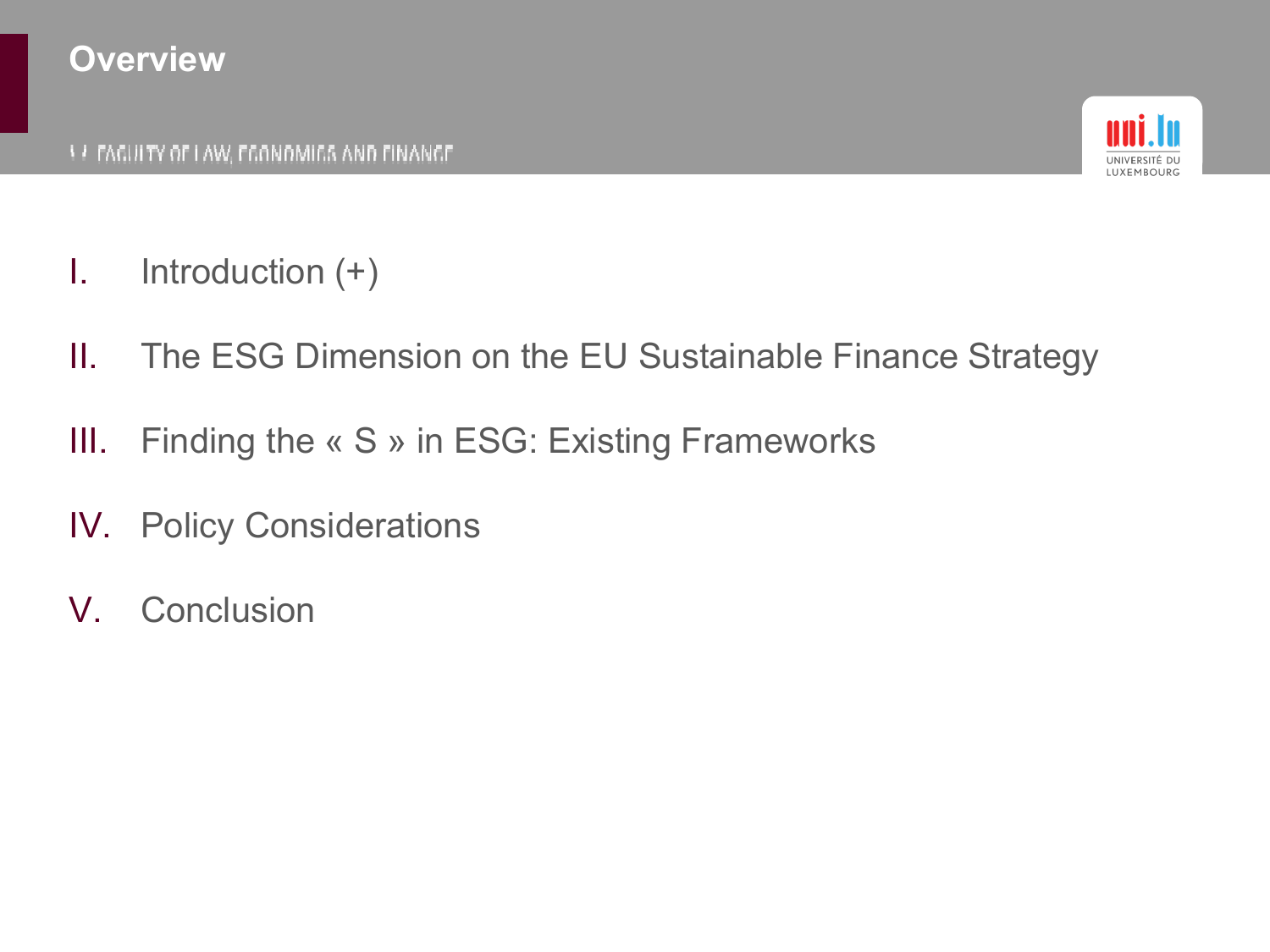

# II. The ESG Dimension in the EU Sustainable Finance Strategy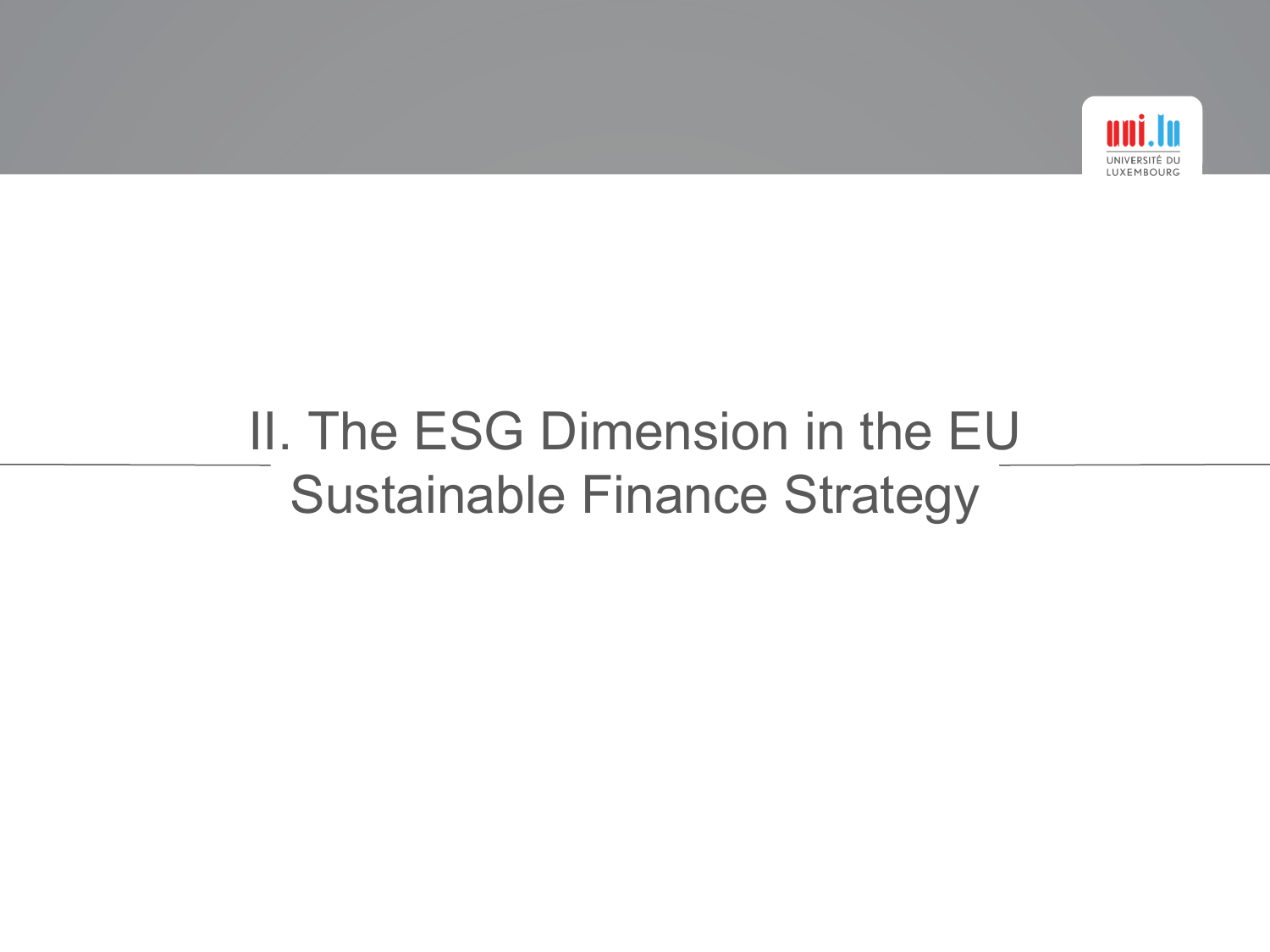#### **Environmental and Social Sustainable Investments under Sustainable Finance Disclosure Regulation (SFDR)**

#### **A FAGUITY OF LAW, FGONOMIGS AND FINANGE**





DNSH (referring to both environmental and social objectives) subject to Art. 2a SFDR

"Good Governance" re investee companies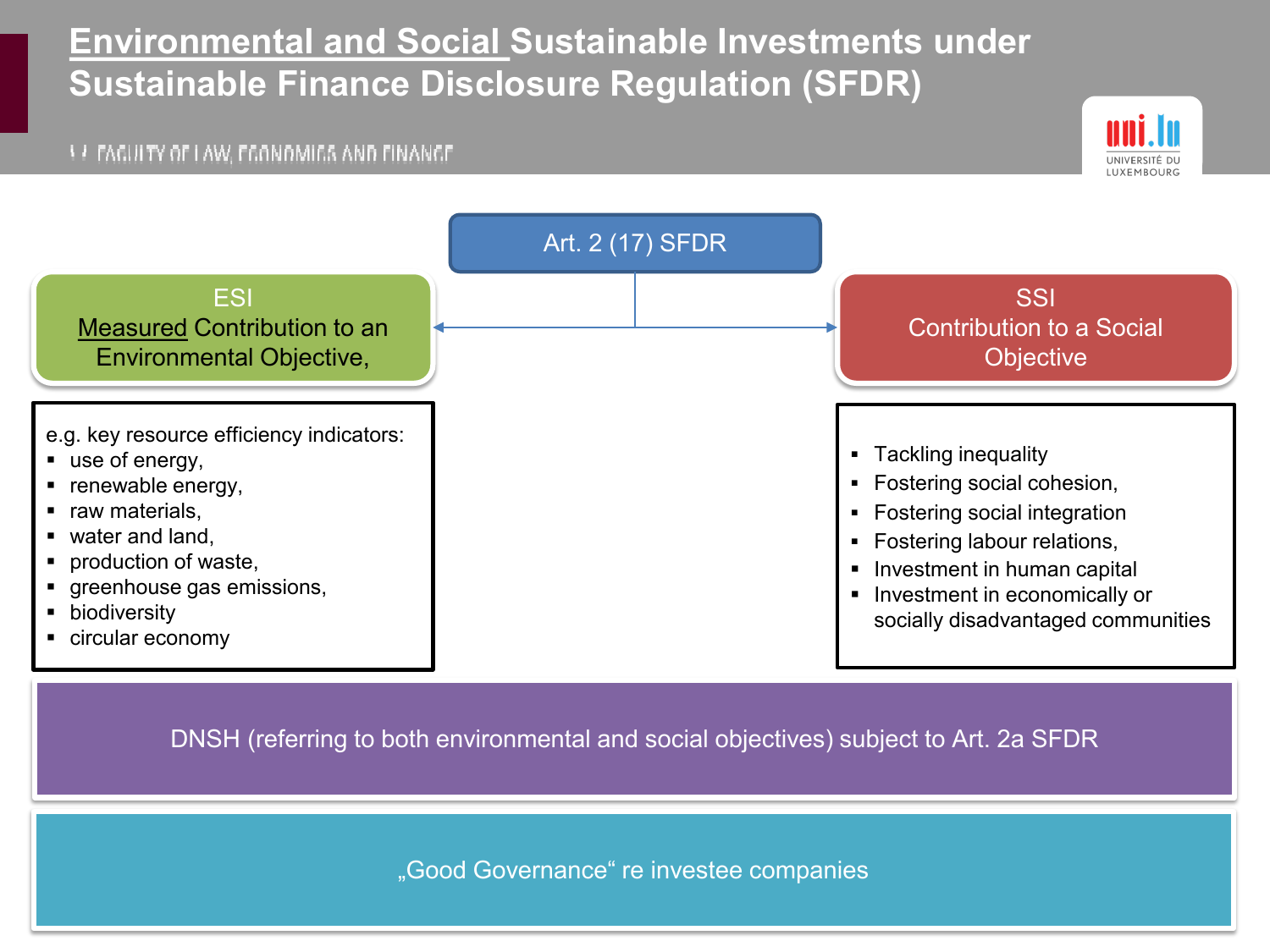### **Environmental Sustainability as defined Art 3 of the EU Sustainability Taxonomy Regulation**

**A FAGUITY OF LAW, FGONOMIGS AND FINANGE** 



Substantial contribution to one environmental objectives (e. carbon neutrality, biodiversity etc. - all defined by the Taxonomy Regulation)

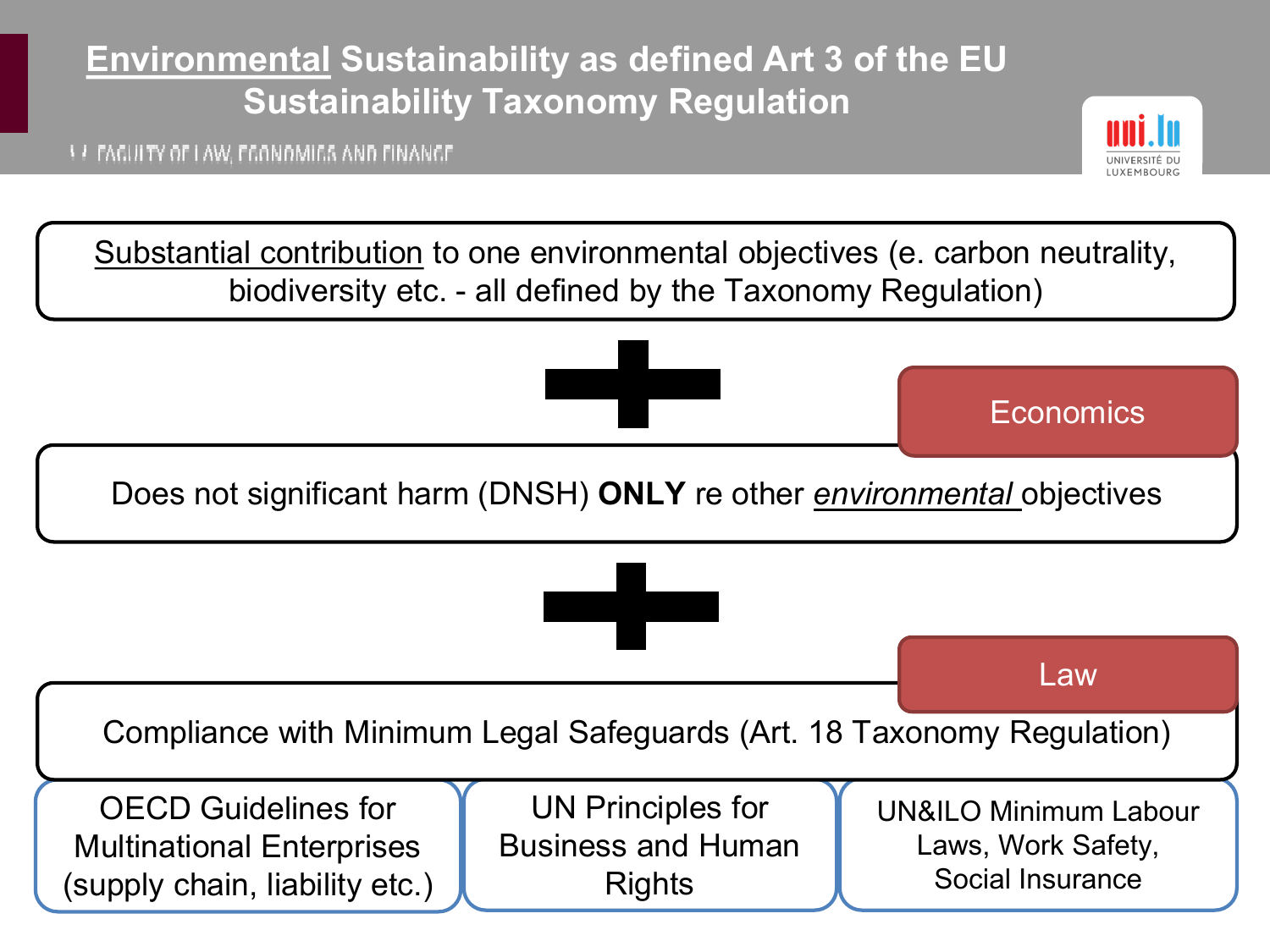#### uni.lu UNIVERSITÉ DU<br>LUXEMBOURG

|                                                               | 1.<br><b>EnvironmentallySI</b><br>(Taxonomy) | 2.<br><b>EnvironmentallySI</b><br>(SFDR) | 3.<br><b>Socially SI (SFDR)</b> |
|---------------------------------------------------------------|----------------------------------------------|------------------------------------------|---------------------------------|
| Significant<br>contribution<br>to<br>environmental objectives | Yes                                          | <b>No</b>                                | <b>No</b>                       |
| Contribution to environmental<br>objectives                   | Yes                                          | Yes                                      | <b>No</b>                       |
| Contribution<br>social<br>to<br>objectives                    | <b>No</b>                                    | <b>No</b>                                | <b>Yes</b>                      |
| <b>DNSH under Taxonomy</b>                                    | Yes                                          | Yes                                      | Yes                             |
| <b>DNSH under SFDR</b>                                        | Yes                                          | Yes                                      | Yes                             |
| standards<br>Minimum<br>under<br>art. 3-18 Taxonomy           | Yes                                          | Yes                                      | Yes                             |
| Good governance practices<br>investee companies               | <b>No</b>                                    | <b>Yes</b>                               | <b>Yes</b>                      |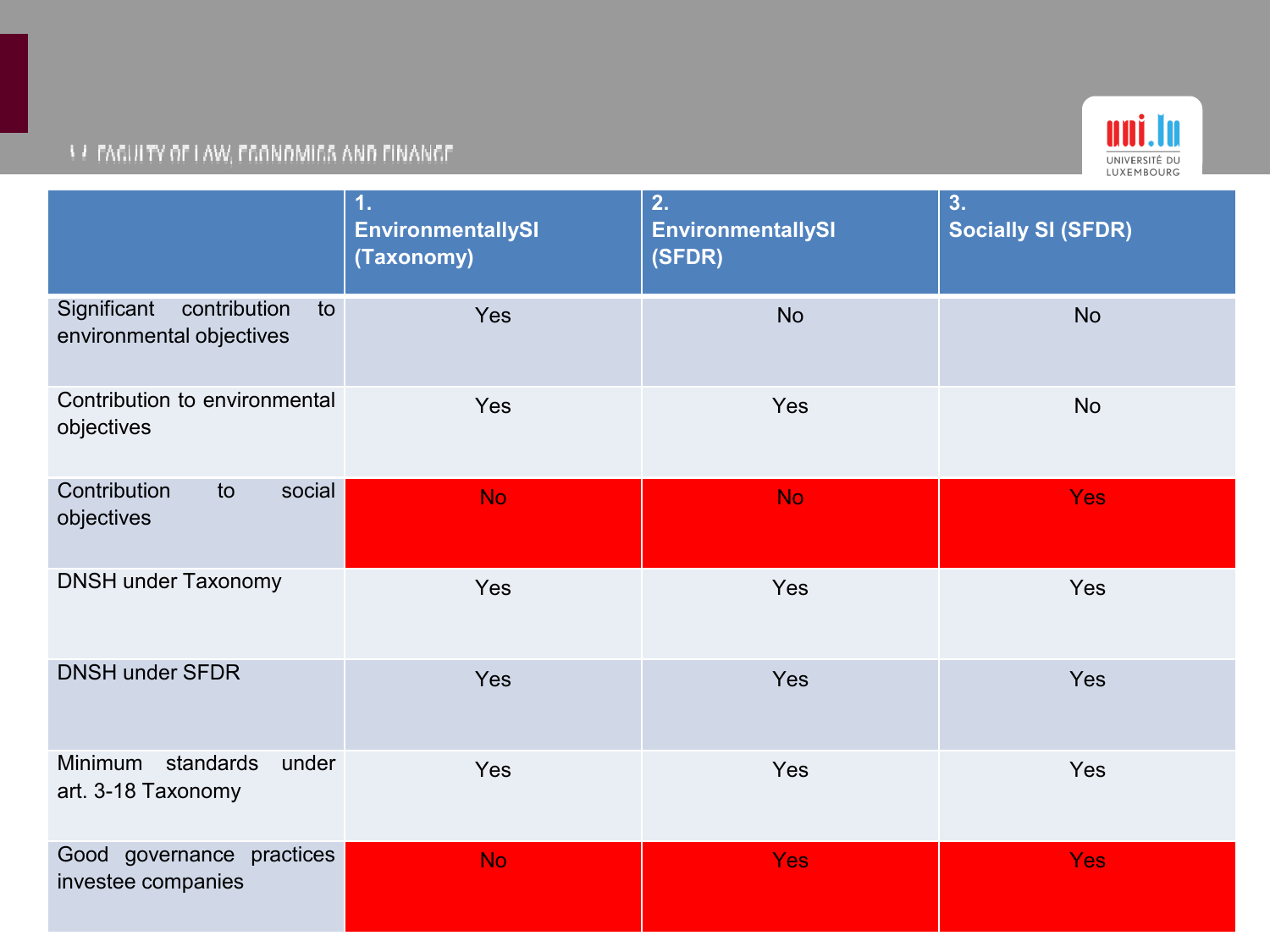#### **Annex I Table 1 - SOCIAL AND EMPLOYEE, RESPECT FOR HUMAN RIGHTS, ANTI-CORRUPTIONAND ANTI-BRIBERY MATTERS**

**A FAGUITY OF LAW, FGONOMIGS AND FINANGE** 

**Annex I Table 1 (Mandatory Factors)**

10. Violations of UN Global Compact Principles & OECD Guidelines for Multinationals

11. Lack of processes and compliance mechanisms to monitor compliance with UN Global Compact Principles & OECD Guidelines for Multinationals

12. Unadjusted gender pay gap

13. Board gender diversity

14. Exposure to controversial weapons

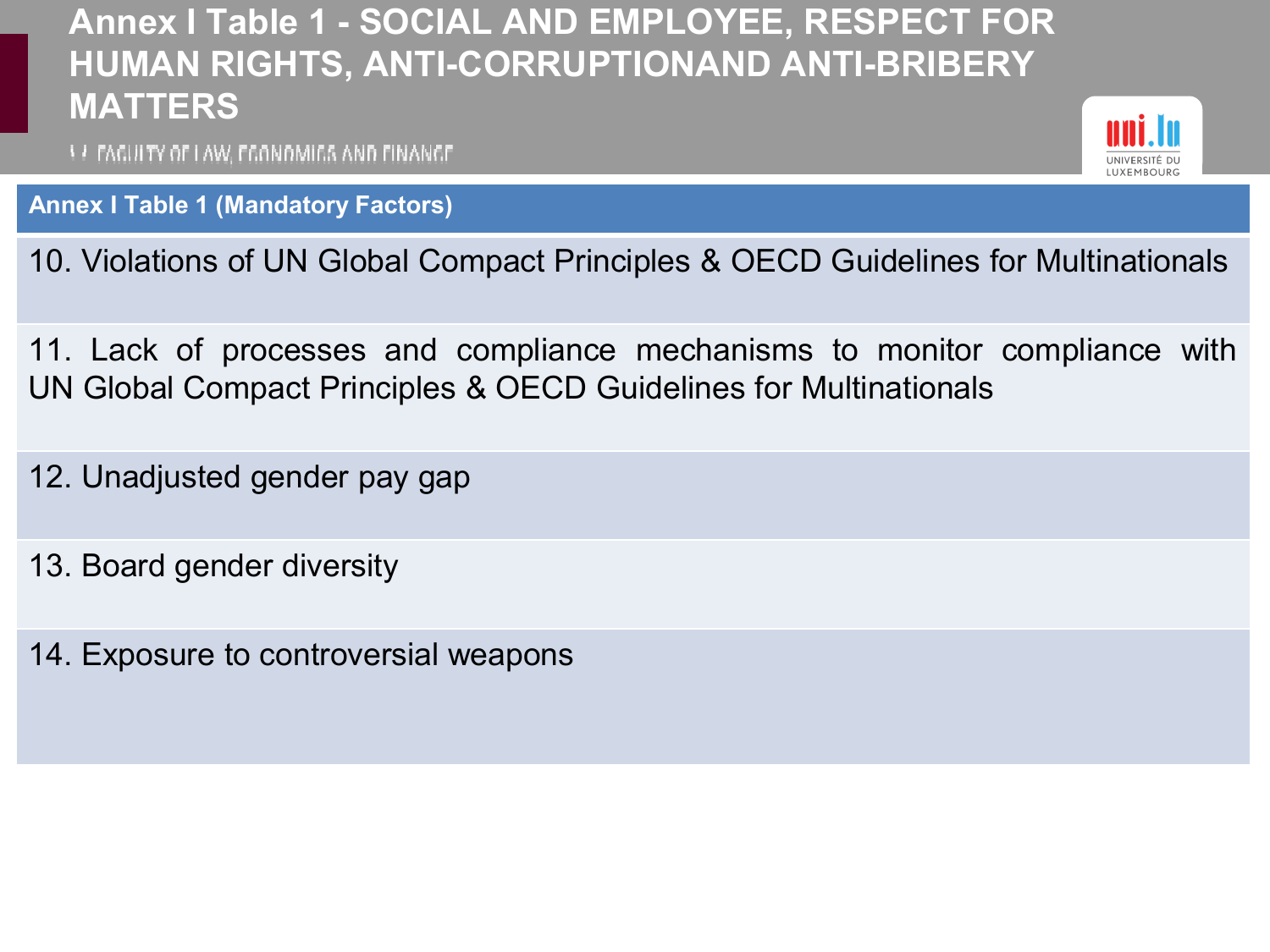#### **Annex I Table 3 - SOCIAL AND EMPLOYEE, RESPECT FOR HUMAN RIGHTS, ANTI-CORRUPTIONAND ANTI-BRIBERY MATTERS LE FAGUITY OF LAW, FGONOMIGS AND FINANGE Annex I Table 3 L2 ("voluntary factors") Framework mentioned in Art. 3/18 TR** 1. Investments in companies without workplace accident prevention policies OECD V, UNGC 3-6 2. Rate of accidents OECD V, UNGC 3-6 3. Number of days lost to injuries, accidents, fatalities or illness **OECD V**, UNGC 3-6 A. Lack of a supplier code of conduct and the conduction of the conduction of the conduction of the conduction of the conduction of the conduction of the conduction of the conduction of the conduction of the conduction of 5. Lack of grievance/complaints handling mechanism related to employee matters **OECD V, UNGC 3-6** 6. Insufficient whistleblower protection and the contraction of the contraction of the CD V, UNGC 3-6 7. Incidents of discrimination OECD V, UNGC 1-2 8. Excessive CEO pay ratio **EXCESSIVE CEO pay ratio** And the extra service of the extra service of the extra service of the extra service of the extra service of the extra service of the extra service of the extra service 9. Lack of a human rights policy OECD IV, III, UNGC 1-2 10. Lack of Due Diligence **OECD IV, III, UNGC 1-2** 11. Lack of processes and measures for preventing trafficking in human beings **OECD III, IV, UNGC 1-2** 12. Operations and suppliers at significant risk of incidents of child labour OECD III, IV, V, UNGC 1-6 13. Operations & suppliers at significant risk of incidents of forced/ compulsory labour OECD III, IV, V, UNGC 1-6 14. Number of identified cases of severe human rights issues and incidents **OECD III, IV, UNGC 1-2** 15. Lack of anti-corruption and anti-bribery policies **OECD III, VII, UNGC 10** 16. Cases of insufficient action taken to address breaches anti-corruption /-bribery laws OECD III, VII, UNGC 10 17. Convictions / fines for violation of anti-corruption and anti-bribery laws **OECD III, VII, UNGC 10**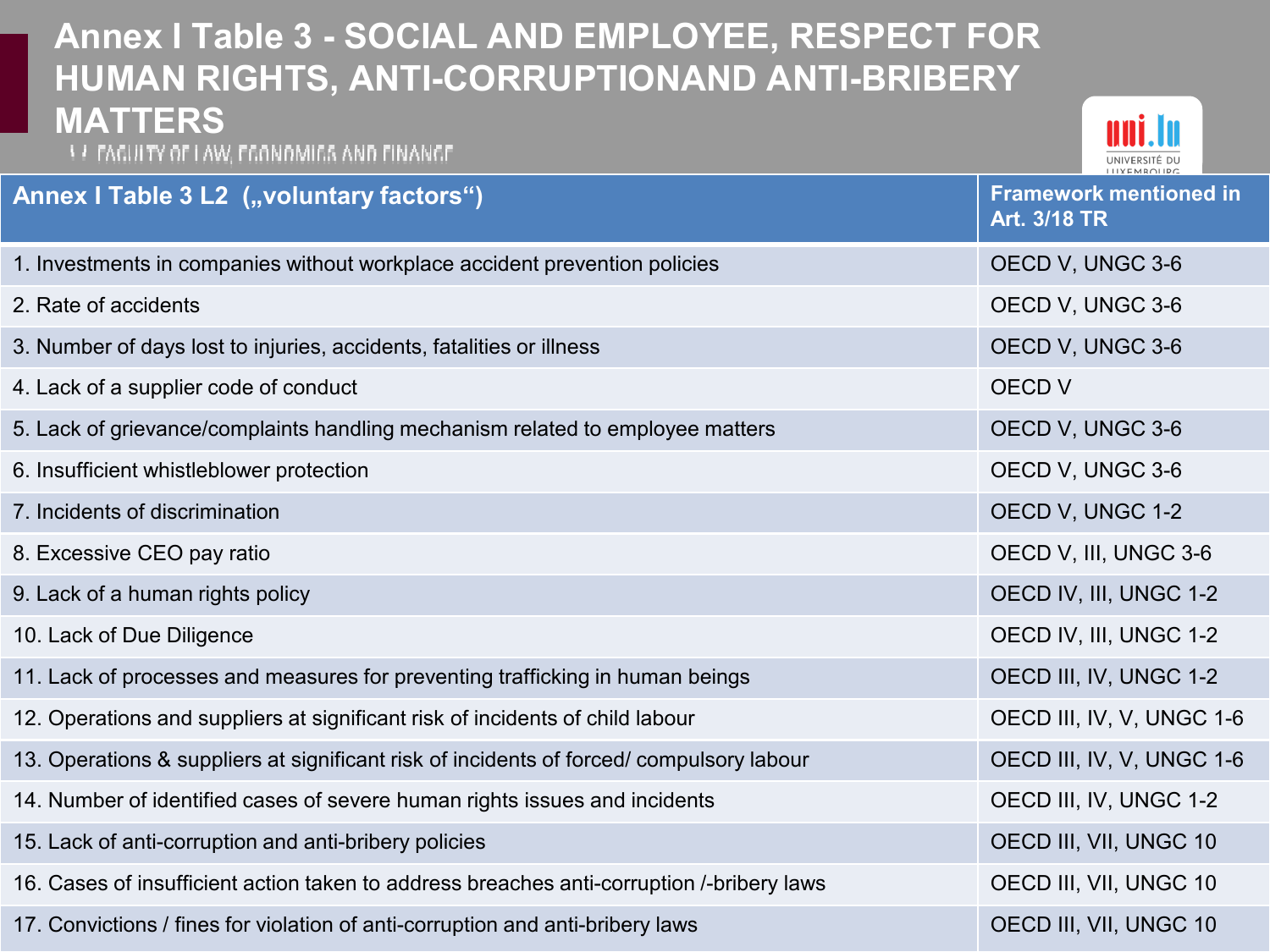#### **Compare: Table 3**



- ⇒ Certain aspects of OECD Guidelines disregarded
	- **Consumer interests (OECD VIII)**
	- **Science Technology (OECD IX)**
	- Competition (OECD X)
	- **Taxation (OECD XII)**
- ⇒ Disregarded parts: promotion of social goals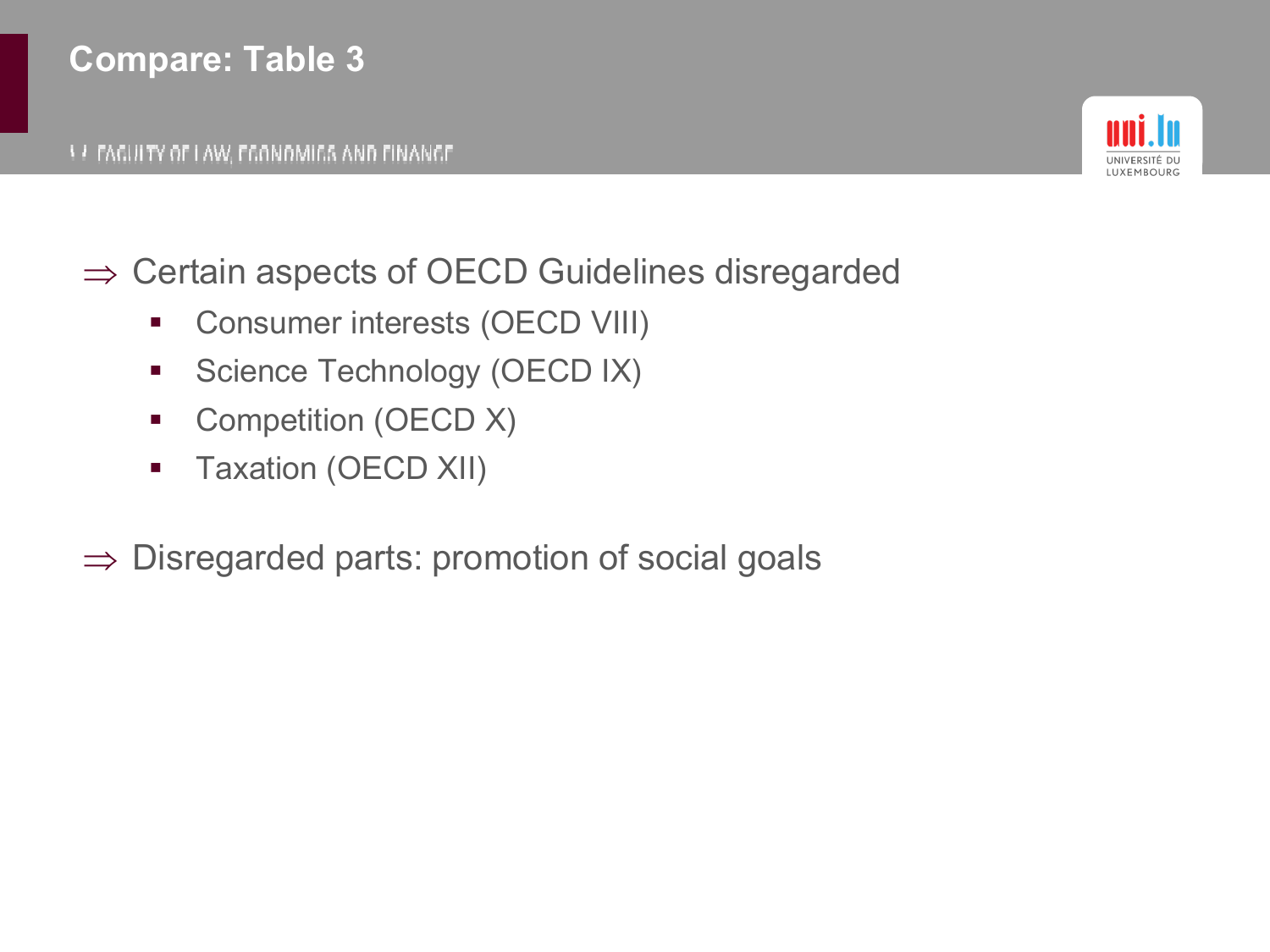

- $\Rightarrow$  ESI => DNSH to social factors.
- ⇒ Until Social Taxonomy: no truly Socially Sustainable Investment.
- $\Rightarrow$  Investments to flow into ESI and leave the SSI aside.
- $\Rightarrow$  Benefits for environment at the costs of the social dimension?
- ⇒ How to get 'S' (social) into the EU Sustainable Finance Framework?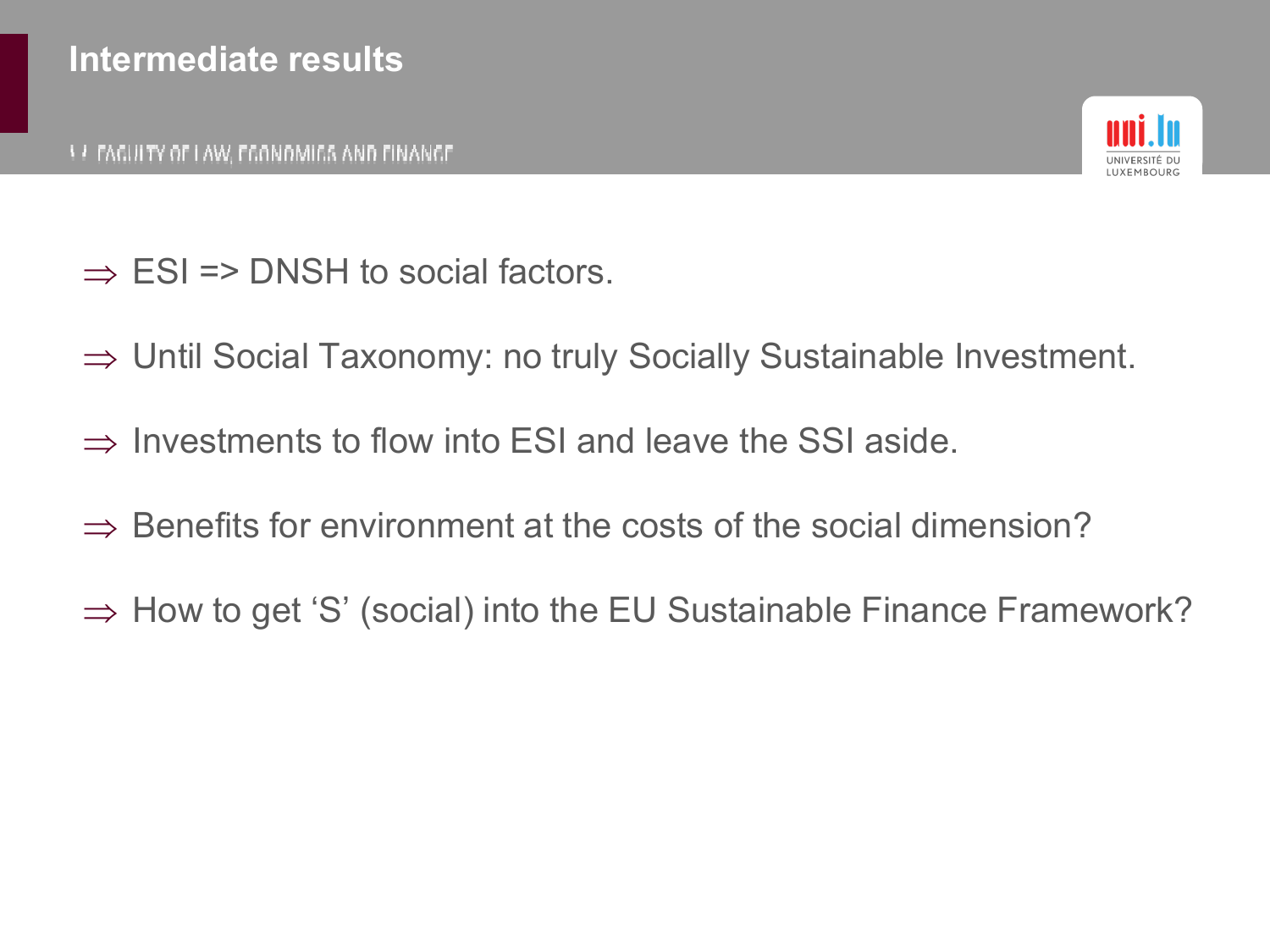

### III. Finding the « S » in ESG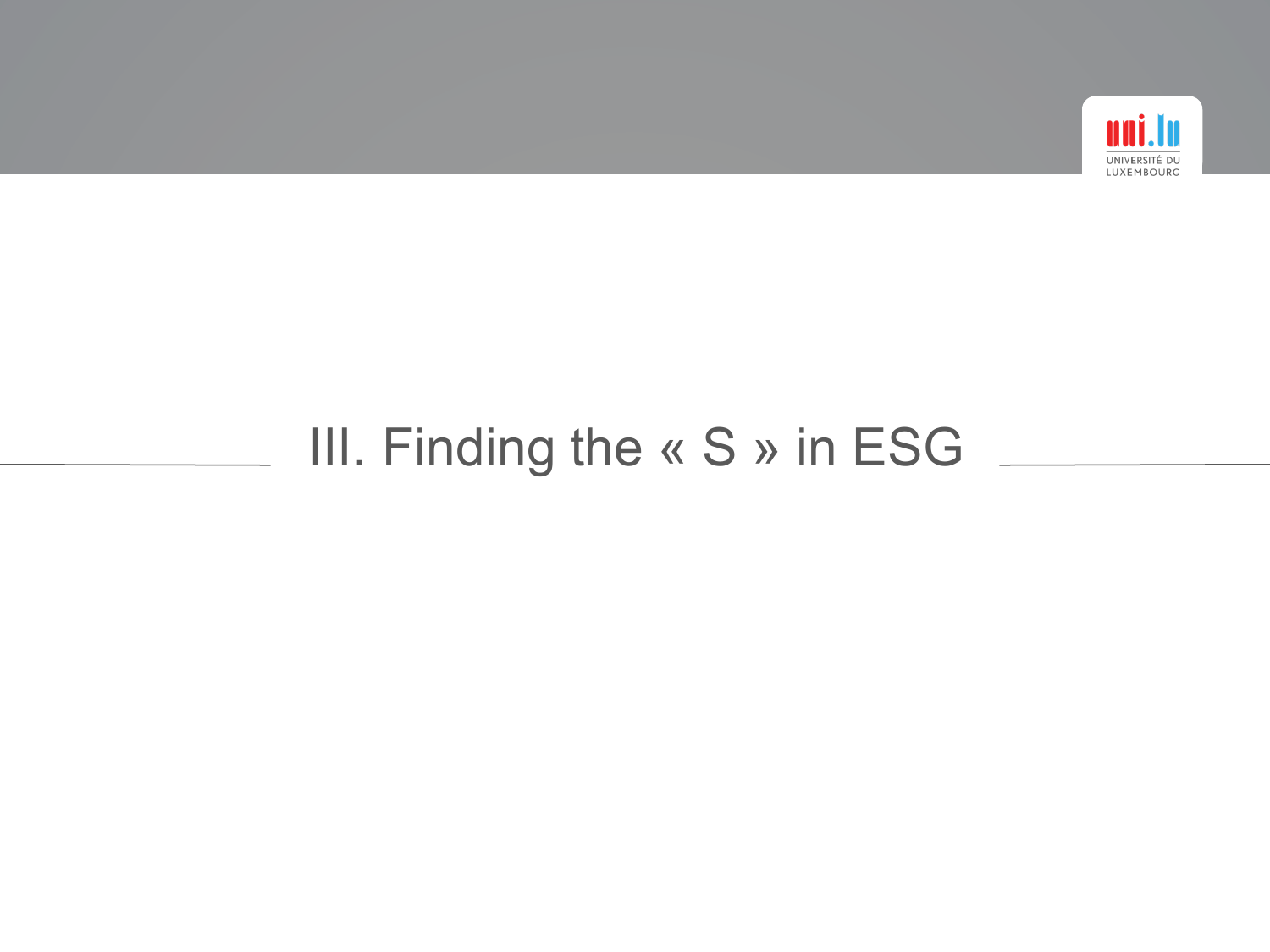### **SSI Objectives by EU Sustainable Finance Platform**



- Social objectives for a Social Taxonomy and Article 2 (17) SFDR
- Governance not separated from Social but part of "S"
- Social objectives inconsistent with Annex I L2 SFDR



*Source: EU Platform on Sustainable Finance*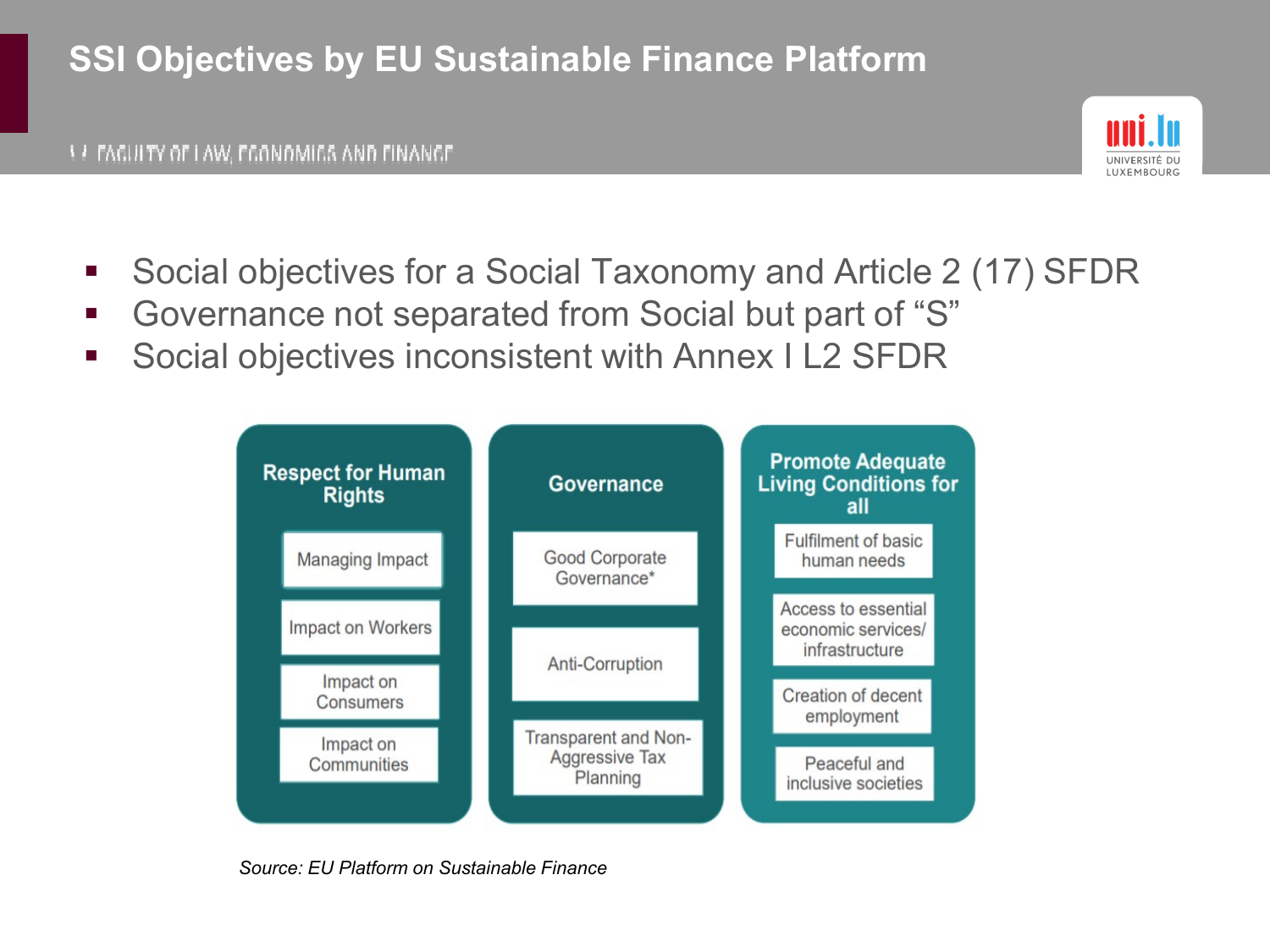#### **Framework based on Article 2 (17) SFDR**

**A FAGUITY OF LAW, FGONOMIGS AND FINANGE** 



#### **Art. 2 (17) SFDR**

**SSI** Contribution to a Social Objective

- 1. Tackling inequality
- 2. Fostering social cohesion
- 3. Fostering social integration
- 4. Fostering labor relations
- 5. Investment in human capital
- 6. Investment in economically or socially disadvantaged communities

**What do we need to meet the criteria of art. 2 (17) SFDR**

- a) Social Objectives
- b) Social Metrics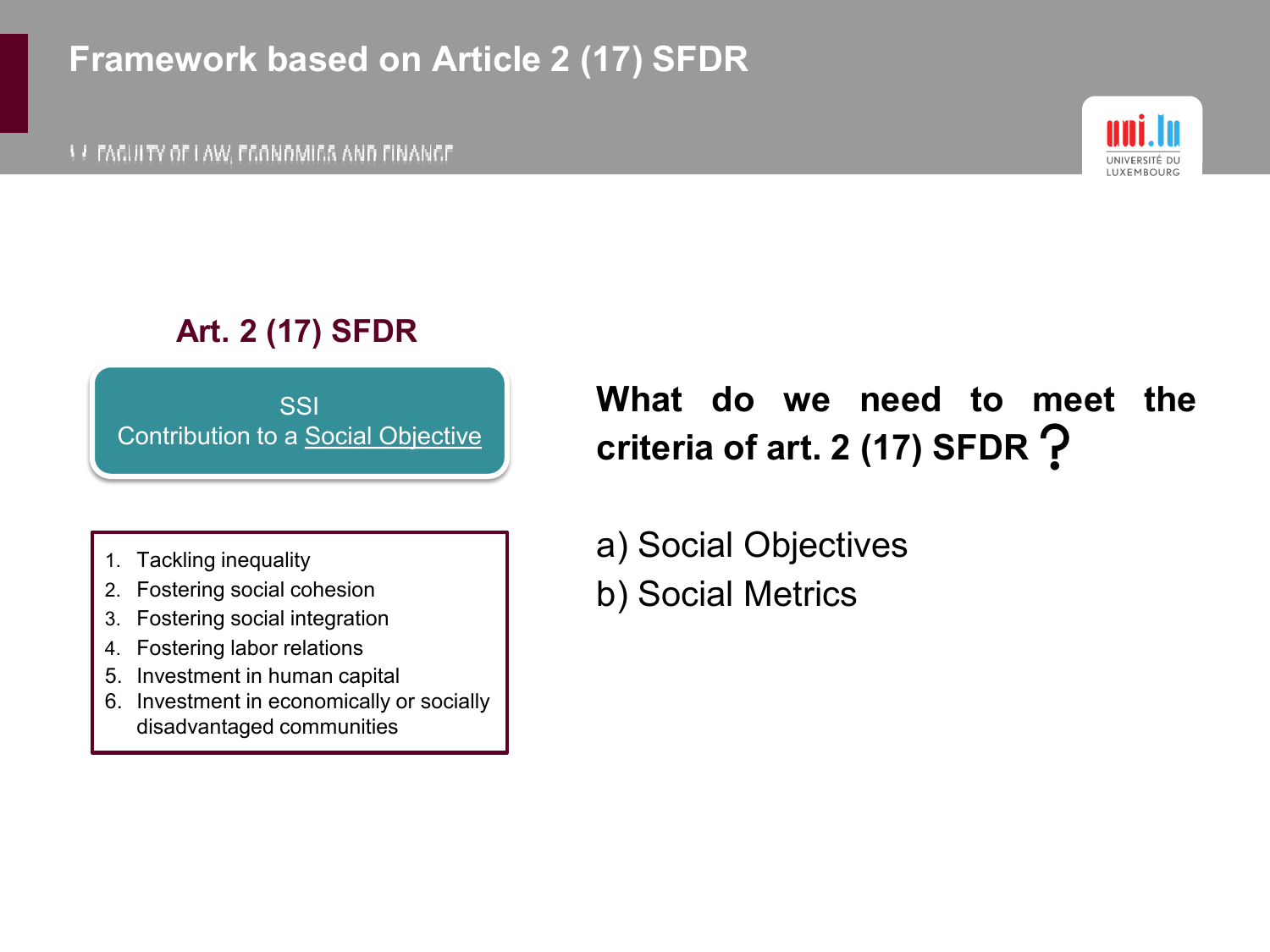### **Framework based on Article 2 (17) SFDR**



#### **Art. 2 (17) SFDR**

**SSI** Contribution to a Social Objective

| <b>Social Objectives</b>                                               | <b>Examples of metrics*</b>                                          |
|------------------------------------------------------------------------|----------------------------------------------------------------------|
| 1. Tackling inequality                                                 | Percentage of female employees/executives                            |
| 2. Fostering social cohesion                                           | Human Rights Concerns Controversies                                  |
| 3. Fostering social integration                                        | Percentage of clients below poverty line                             |
| 4. Fostering labor relations                                           | <b>Collective Bargaining and Union Labor</b><br><b>Controversies</b> |
| 5. Investment in human capital                                         | <b>Reliance on Highly Skilled Workforce</b>                          |
| 6. Investment in economically or socially<br>disadvantaged communities | Social Impacts on Communities Controversies                          |

*\*Source: examples of social factors measured in MSCI ESG rating and other indicators used in microfinance.*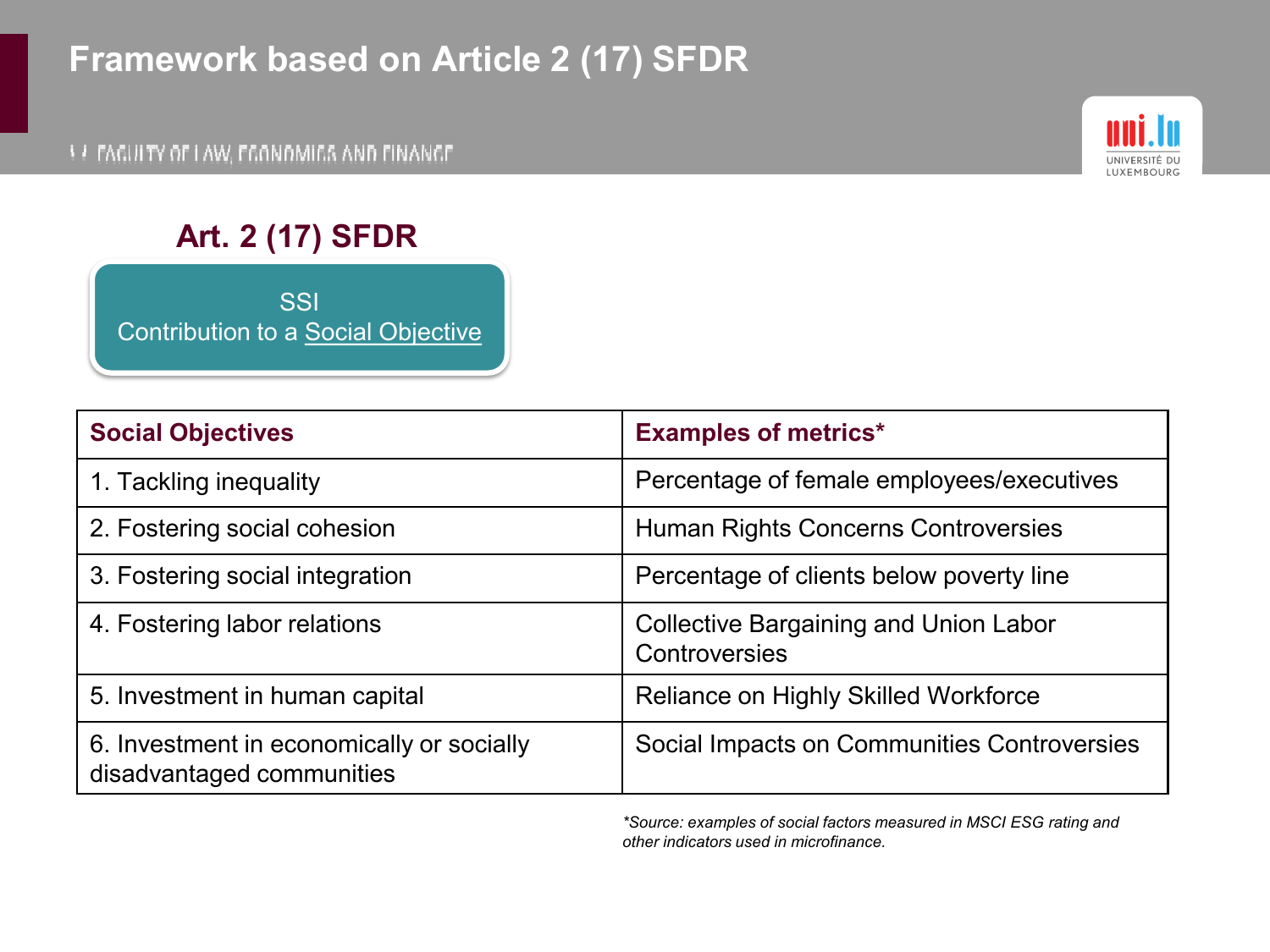### **Framework example for social taxonomy: a 3-step-approach**

**A FAGUITY OF LAW, FGONOMIGS AND FINANGE** 



1) Social Objectives **2) Social Metrics** 2) Social Metrics 3) Social Scoring





| <b>Social Objectives</b>                                               | <b>Examples of metrics*</b>                                   | E.g. score 1-10<br>$\blacksquare$ 1-3: bad: DNSH (+)<br>$\blacksquare$ 4-6: neutral<br>■ 7-10: good: promotion $(+)$ |
|------------------------------------------------------------------------|---------------------------------------------------------------|----------------------------------------------------------------------------------------------------------------------|
| 1. Tackling inequality                                                 | Percentage of female<br>employees/executives                  |                                                                                                                      |
| 2. Fostering social cohesion                                           | Human Rights Concerns Controversies                           |                                                                                                                      |
| 3. Fostering social integration                                        | Percentage of clients below poverty line                      | E.g. Any indicator linked to a<br>social objective > 3 not to<br>impact negatively any other<br>objective            |
| 4. Fostering labor relations                                           | <b>Collective Bargaining and Union Labor</b><br>Controversies | E.g. Also: add scoring<br>system for environmental<br><b>DNSH</b><br><b>Two layer DNSH test</b><br>required!         |
| 5. Investment in human capital                                         | Reliance on Highly Skilled Workforce                          |                                                                                                                      |
| 6. Investment in economically or socially<br>disadvantaged communities | Social Impacts on Communities<br>Controversies                |                                                                                                                      |

*\*Source: examples of social factors measured in MSCI ESG rating and indicators used in microfinance.*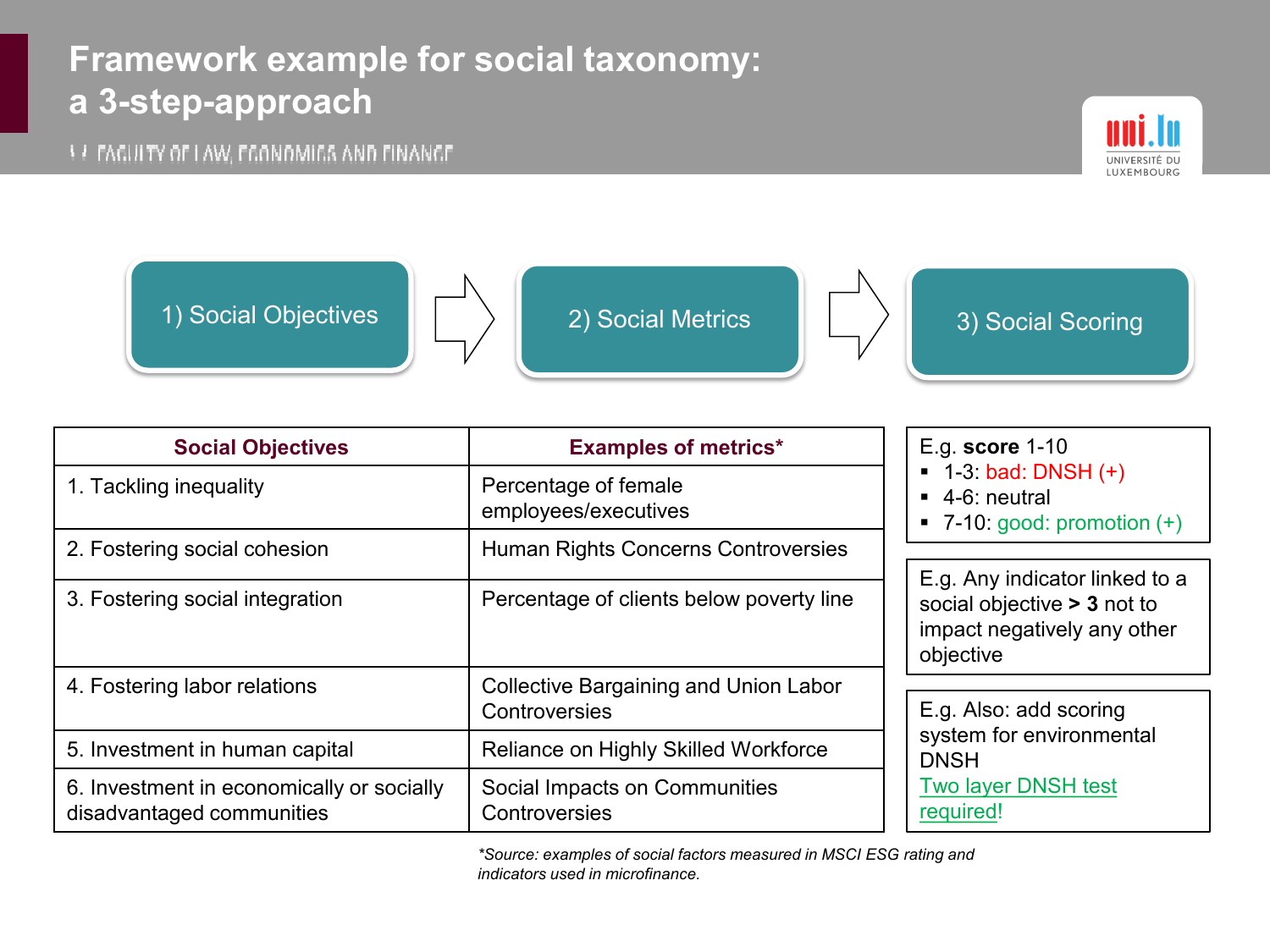

# IV. Policy Considerations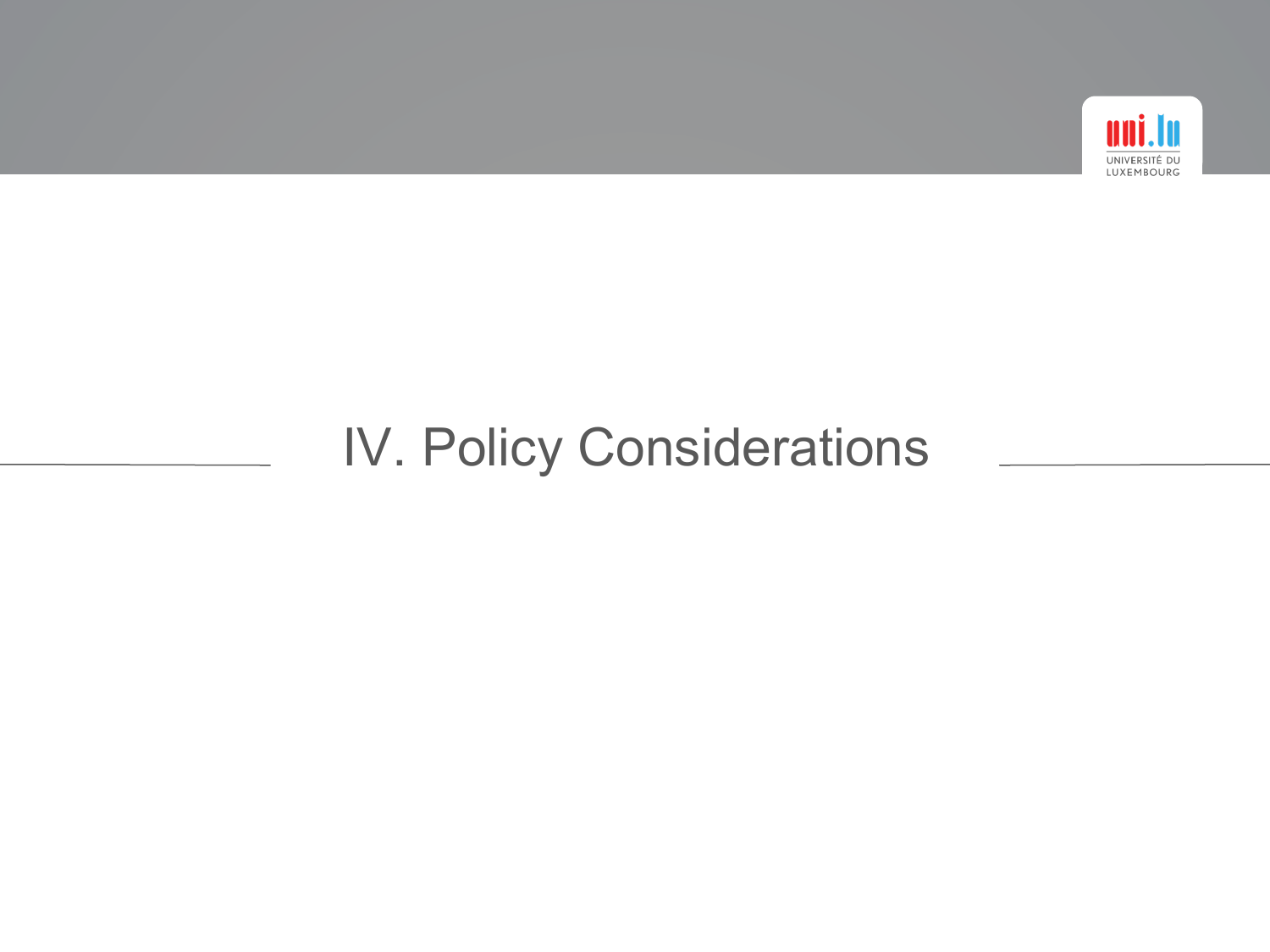

- Distinction truly ESI  $\Leftrightarrow$  SSI of the essence: granular approach allows for sectorial promotion investing (MF!)
- Scoring systems for SSI factors to bebased on impact investing.
- Ensure that "SSI" not the same as "unprofitable SSI"
- **Ensure sufficient data before , mandating' SSI Taxonomy** compliance re risk management, remuneration, organization of intermediaries
- $\Rightarrow$  Learn from ESI Taxonomy: Regulation in the Dark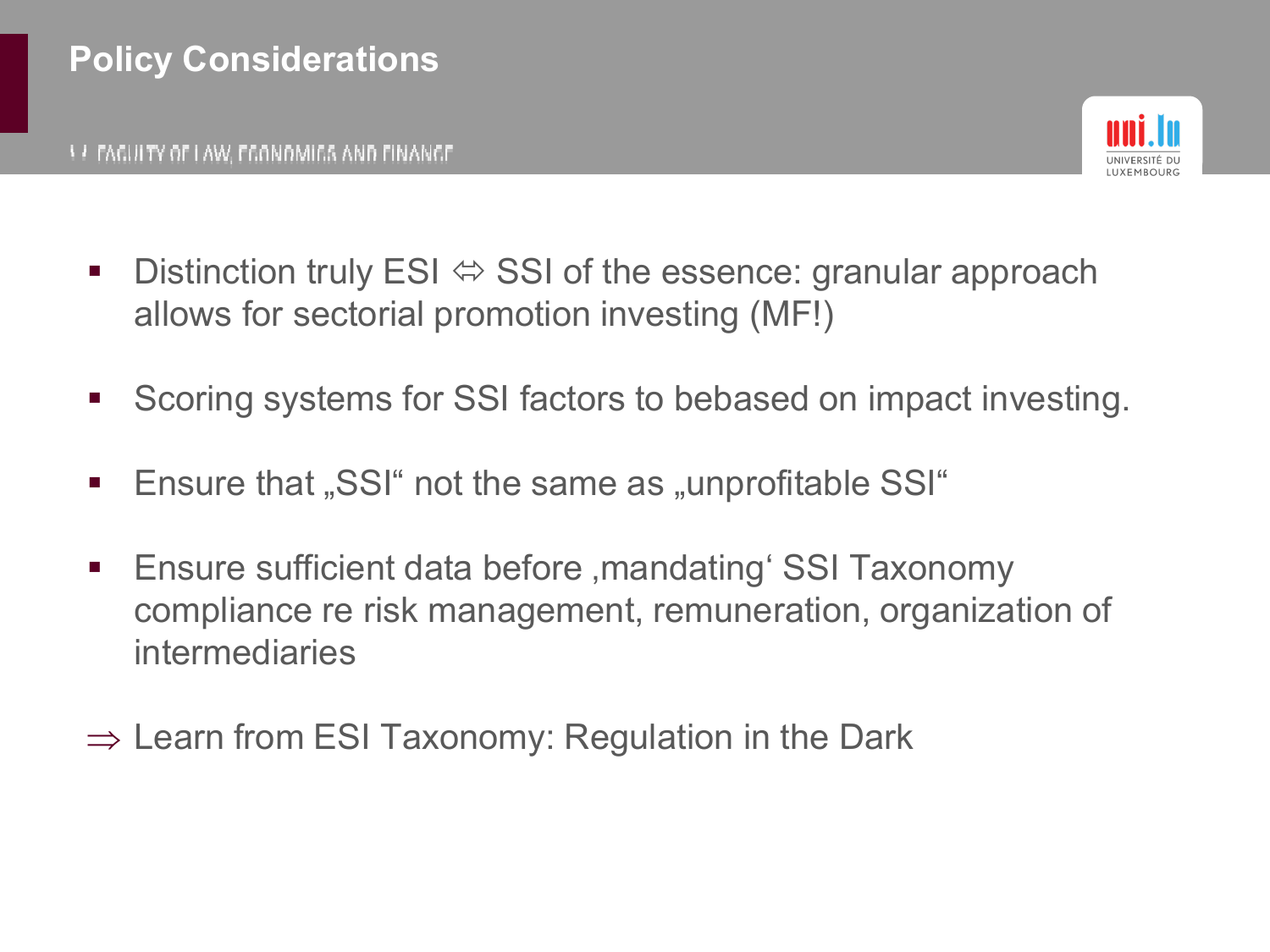

### V. Conclusion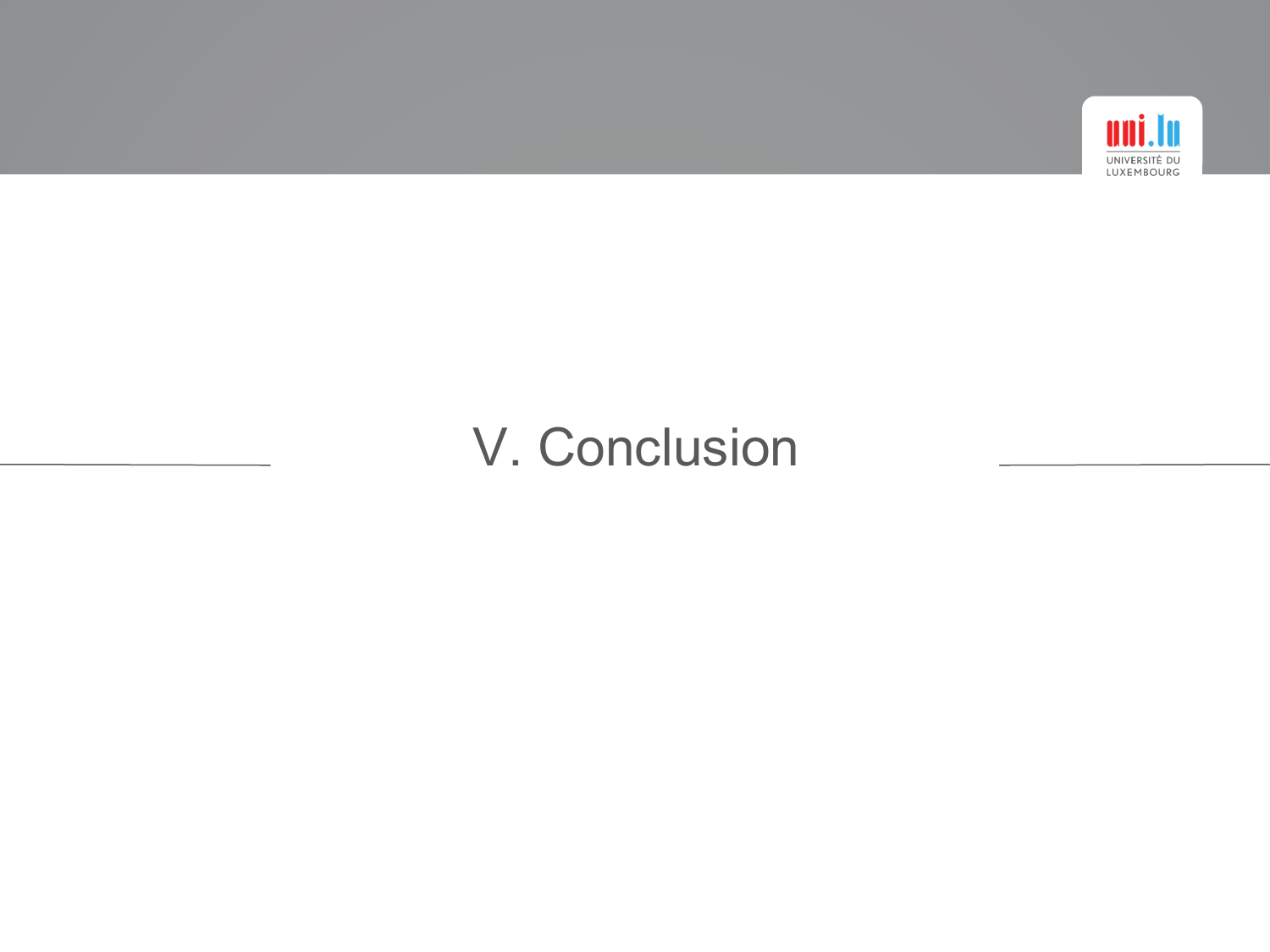

- "S" dimension under-emphasized in EU SF Strategy
- Low priority of "S" dimension barrier to certain impact investments
- Disalignments between the DNSH SFDR principle and the Taxonomy Regulation's DNSH principle
- Steps forward
	- Develop "SSI Taxonomy" based on criteria of Art. 2 (17) SFDR
	- Three step score: DNSH / neutral / contribution to social objective
	- Use experience with impact investing for scoring methodology